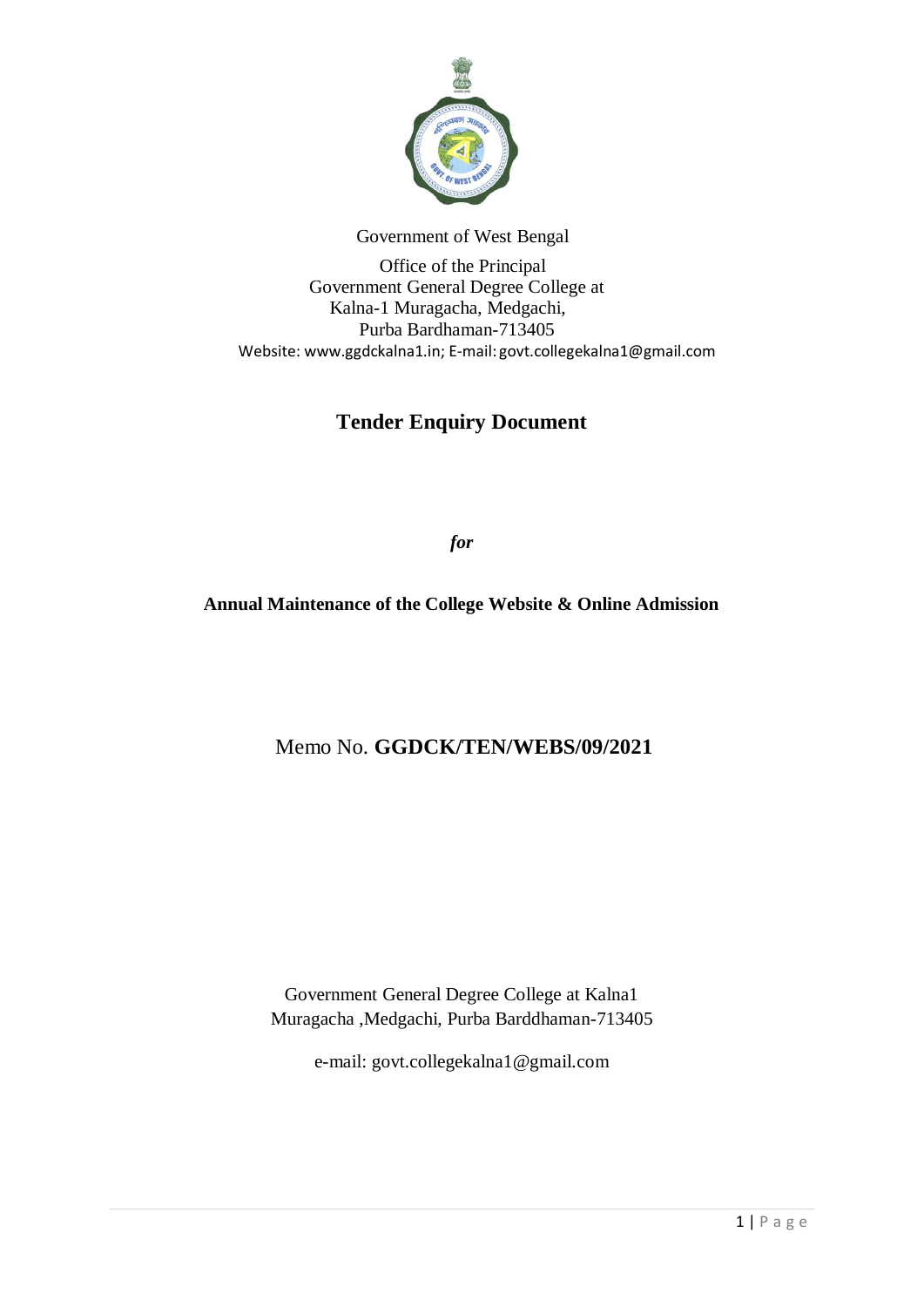# **Table of Content**

| Sr                | Section           | Title                                         | Page No |
|-------------------|-------------------|-----------------------------------------------|---------|
| N <sub>o</sub>    |                   |                                               |         |
|                   | Section I         | <b>Notification Inviting Tender</b>           |         |
|                   | Section IA        | Time Schedule of Tender                       |         |
| $\mathbf{\Omega}$ | Section II        | Instructions to bidders and general terms and |         |
|                   |                   | conditions                                    |         |
|                   | Section III       | <b>Detail of Requirements</b>                 |         |
|                   | <b>Section IV</b> | Proforma                                      |         |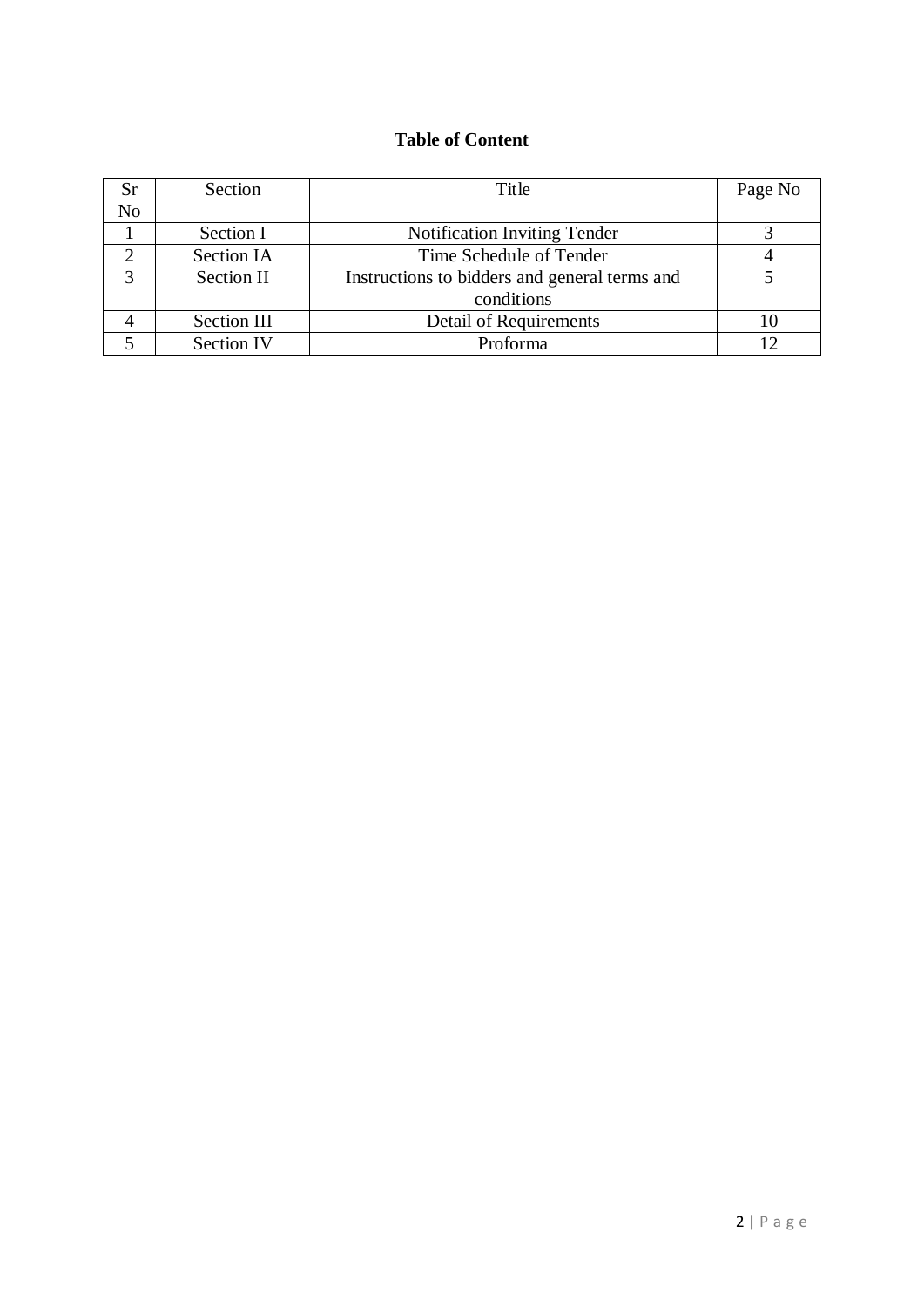

Government of West Bengal

 Office of the Principal Government General Degree College at kalna-1 Muragacha, Medgachi, Purba Bardhaman-713405 Website: www.ggdckalna1.in; E-mail: [govt.collegekalna1@gmail.com](mailto:govt.collegekalna1@gmail.com)

## **Section I**

#### Memo No. **GGDCK/TEN/WEBS/09/2021** Date: 08/02/2021

#### **Inviting Bids/ Notice Inviting Tender**

Government General Degree College at Kalna1, is inviting Bids for **Annual Maintenance of the College Website & Online Admission** process for the financial year 2021-2022. The **tenure of the tender will be One (1) year.** The list of specifications of required services are given in section III (Page 10)**.**

**Interested eligible all domestic company/firms having registered office in India** may submit their bids proforma by post to the College Address **(Office of the Principal Govt. General Degree College at Kalna-I , village- Muragacha. Post- Medgachi. Purba Bardhaman. PIN- 713405.)**. All the documents in support of eligibility criteria etc. are also to be sent along with the Tender Documents. Tenders sent by any other mode will not be accepted. No tender documents will be accepted after the expiry of stipulated date and time for the purpose under any circumstances what so ever.

The Competent Authority at Government General Degree College at Kalna1 reserves right to cancel the tender at any time or amend/withdraw any of the terms and conditions contained in the Tender Document, without assigning any reason, thereof.

Government General Degree College at Kalna1 reserves the right to accept either in full or in part any tender and to reject any or all offers without assigning any reason thereof.

Date:  $08/02/2021$  Sd/-

*Officer-in-charge Government General Degree College at kalna-1*

#### Memo No. **GGDCK/TEN/WEBS/09(02)/2021**

Copy forwarded for kind information and necessary action to:-

- 1. The Sub-Divisional Officer, Kalna, Purba Bardhaman 713409
- 2. The Block Development Officer, Kalna-I Block, Purba Bardhaman 713409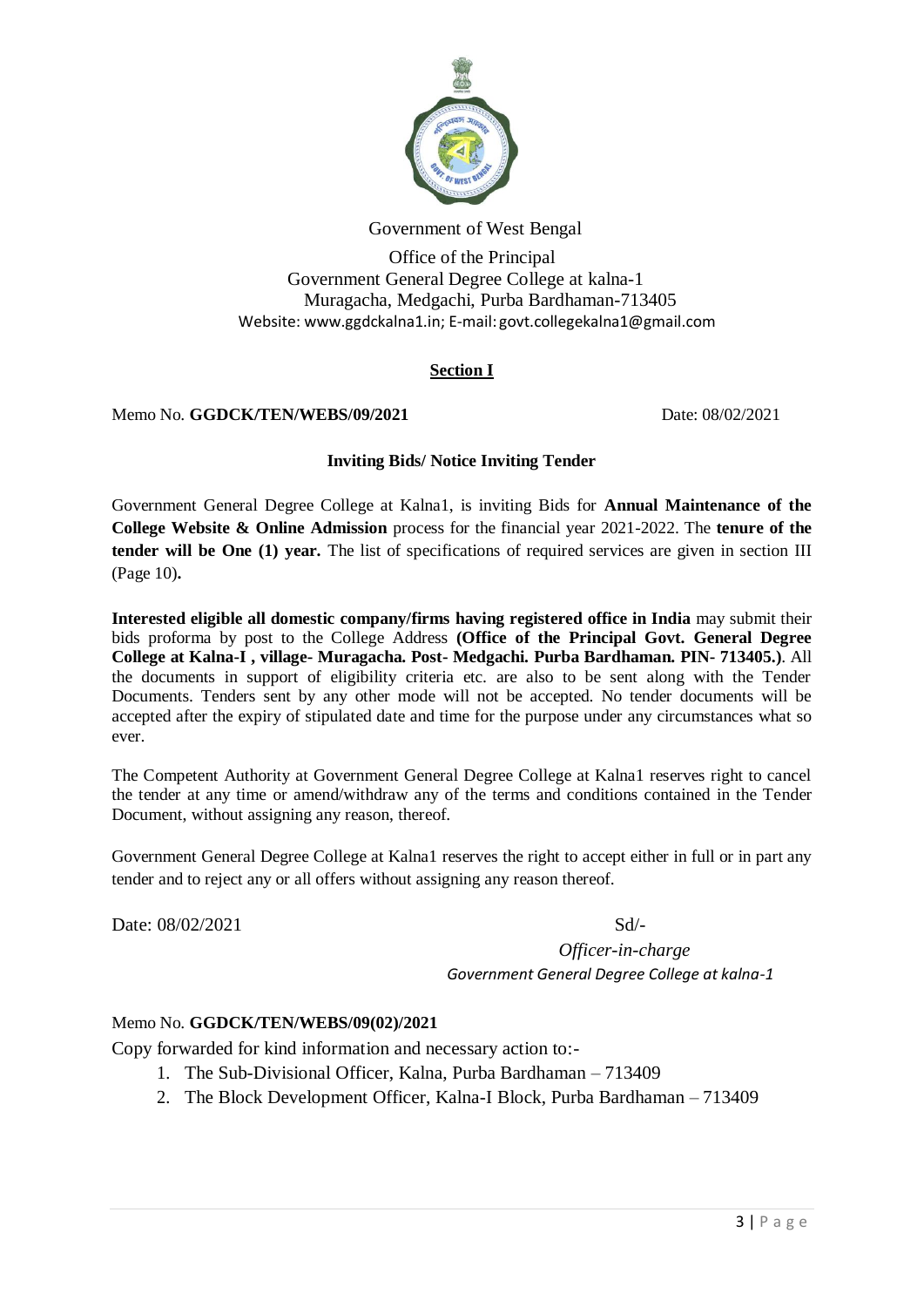# **Time Schedule of Tender**

| Sr No | Information                                     | Detail                 |
|-------|-------------------------------------------------|------------------------|
|       | Tender number & Date                            | No. 15/2021            |
|       |                                                 | Date: 08/02/2021       |
|       |                                                 |                        |
| 2.    | Last date for submission of written queries for | Date: 15.02.2021       |
|       | clarifications to the email id:                 | e-mail:                |
|       |                                                 | kc.hist90@gmail.com    |
| 3     | Last Date of Submission of Tender               | 25.02.2021 (12:00 HRS) |
| 4.    | <b>Contact Details:</b>                         | Koushik Chakraborty    |
|       |                                                 | mobile: 7797616965     |
|       |                                                 | e-mail:                |
|       |                                                 | kc.hist90@gmail.com    |
| 5     | Date and time of opening of bids                | 26.02.2021 (12:00 HRS) |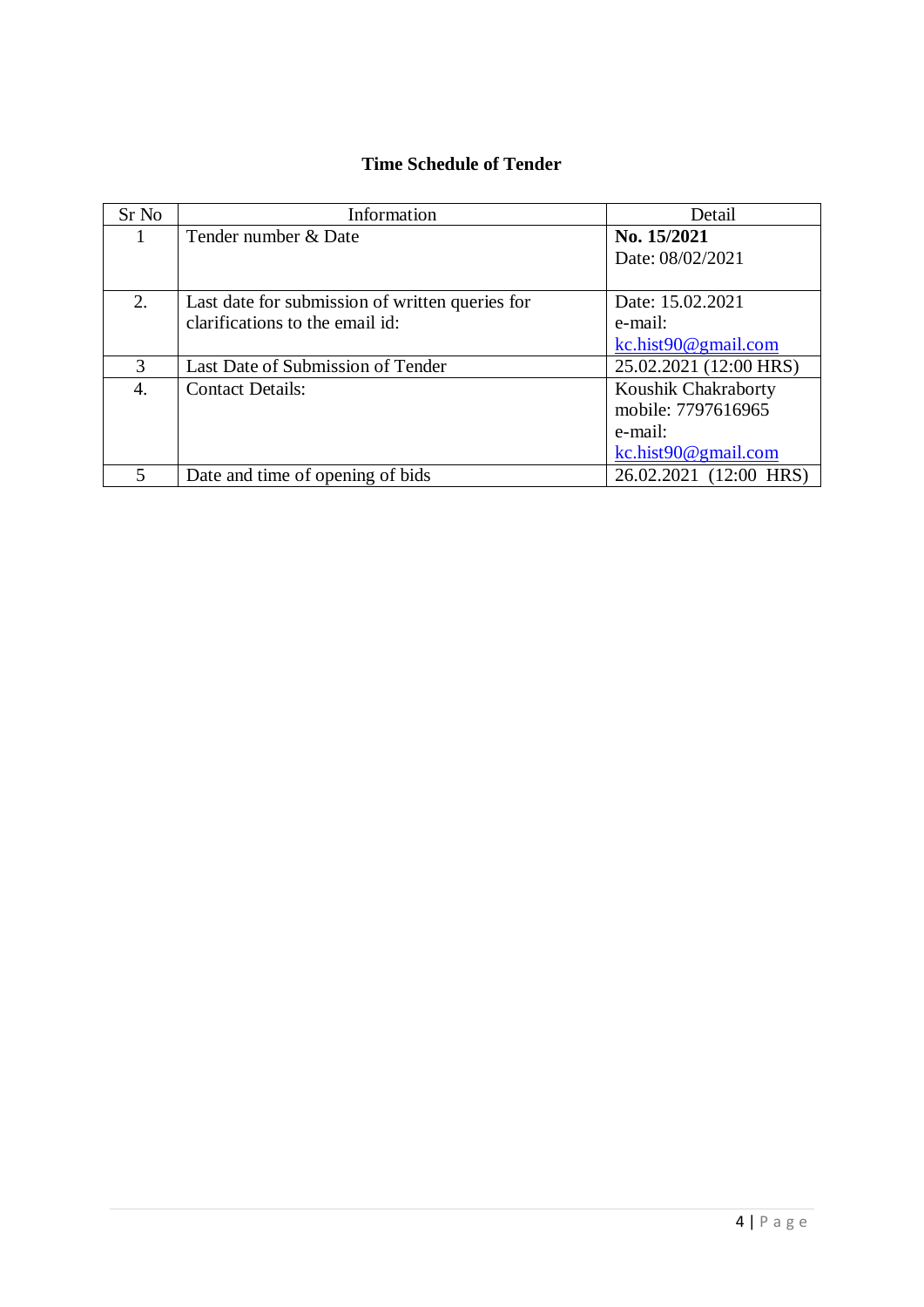# **Instructions to bidders**

## **1. ELIGIBLITY CRITERIA**

The invitation of bids is open to **all domestic company/firms having registered office in India** who fulfil the criteria as specified below:

(I) The Bidder shall be registered legal entity under relevant act.

(II) Minimum Three (3) years' experience in the field of institutional Website Development and maintenance.

(IV) Copy of acknowledgement of filing of Income Tax Return for the financial year 2016- 17, 2017-18 and 2018-19 shall be attached with the bid.

(V) Must have develop/maintain the website of State or Central Government Institutions or reputed Educational or Research Institution. Bidder must mention such activity in the bidding document.

(VI) It should have PAN number and GST Registrations.

(VII) It should not have been blacklisted by the Government Organizations or any Autonomous bodies.

## **2. COST OF BIDDING**

The bidder shall bear all costs associated with the preparation and submission of the bid. The Purchaser will, in no case, be responsible or liable for these costs, regardless of the conduct or outcome of the bidding process.

## **3.1 BID DOCUMENTS**

The Bidding Document should be in ordered mention below:

I. Tender Notice/ Tender NO II. Bid price (Proforma has been included in this document) III. PAN/TAN, Trade Licence, One Cancelled Cheque, GST Reg. No. IV. List of offices in West Bengal (in India if any) V. List of Previous similar Works. VI. Copy of acknowledgement of filing of Income Tax Return for the financial year 2016-17, 2017- 18 and 2018-19 VI. Bidder may include pages if required.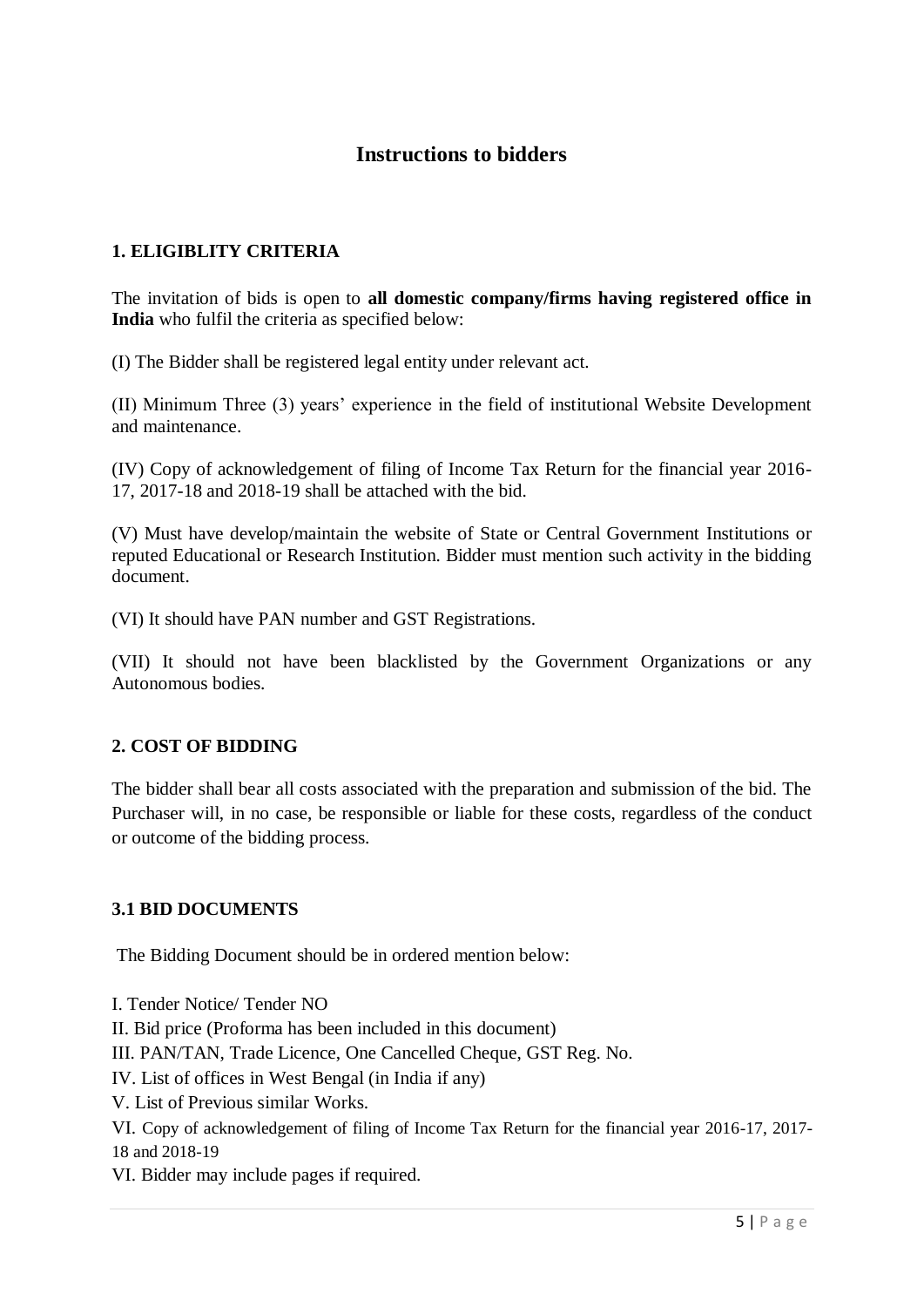**3.2** The Bidder is expected to examine all instructions, forms, terms and specifications in the Bid Documents. Failure to furnish all information required as per the Bid Documents or submission of the bids not substantially responsive to the Bid Documents in every respect will be at the bidder's risk and shall result in rejection of the bid.

## **4. PERIOD OF VALIDITY OF BIDS**

Bid shall remain valid for 90 days after the date of opening of bids prescribed by **Government General Degree College at Kalna1**. A bid valid for a shorter period shall be rejected by the **Government General Degree College at Kalna1** as non-responsive.

In exceptional circumstances, **Government General Degree College at Kalna1** may request the consent of the bidder for an extension to the period of bid validity.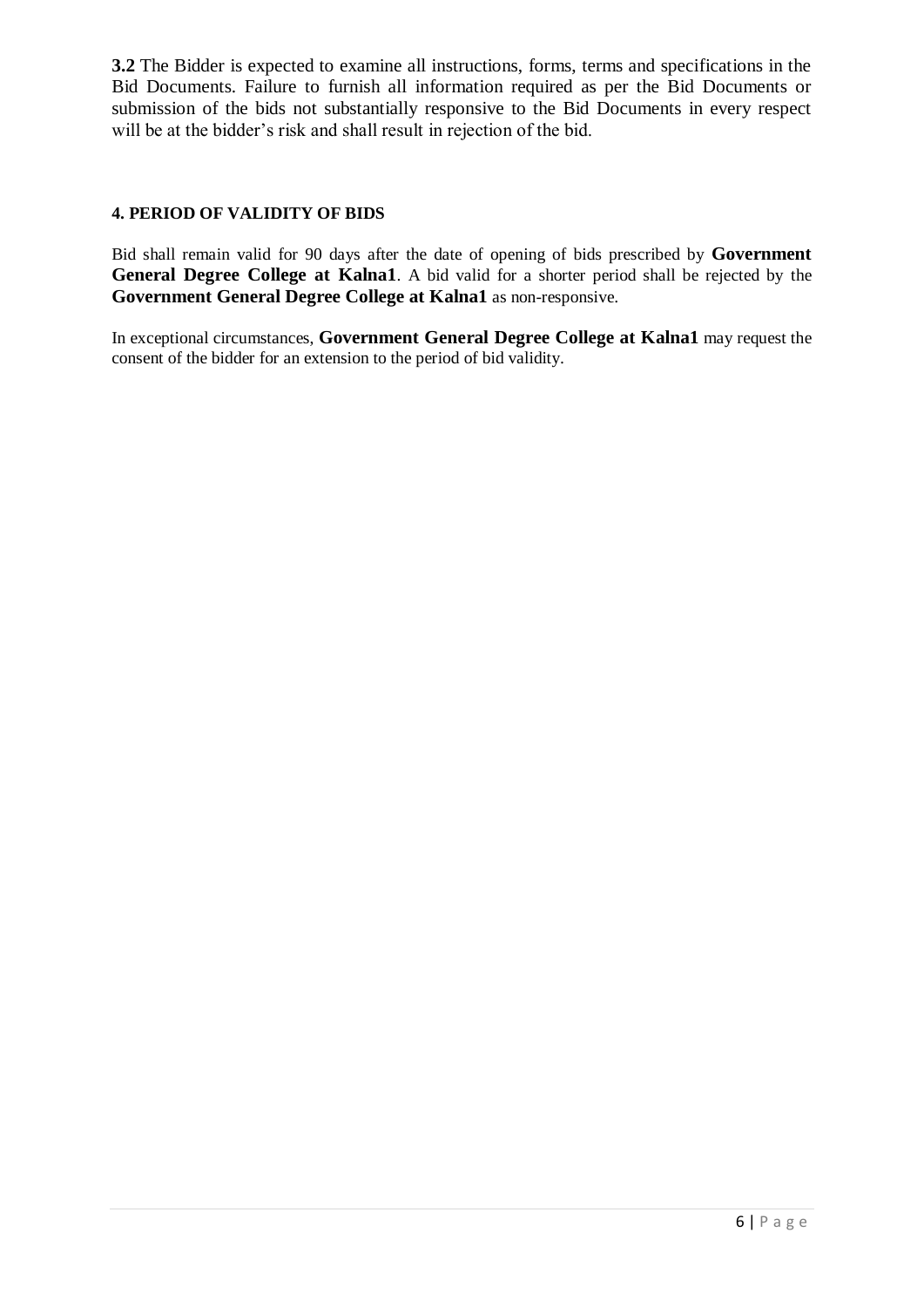# **GENERAL TERMS AND CONDITIONS**

#### **1. BID OPENING AND EVALUATION**

#### I. **Government General Degree College at Kalna1** shall open the **Technical Bids on 26/02/2021 at 12:00 HRS**.

#### **Comparison of Bids**

II. Only the short-listed bids from the bid evaluation shall be considered for commercial comparison

III. The financial bids will be evaluated on the basis of prices quoted. Taxes will not be considered at the time of evaluation of the Financial Bid.

IV. The contract will be awarded to lowest evaluated bidder

V. Bidder selected will be offered contract as per the Tender Document.

VI. **Government General Degree College at Kalna1** reserves the right to offer the contract to a qualified bidder.

VII. **Government General Degree College at Kalna1**'s decision in regard to evaluation & selection shall be FINAL and binding on the Agency and same shall not be challenged by the agency before the Court.

## **2. AWARD of Contract**

I. **Government General Degree College at Kalna1** shall evaluate as the most suitable by those whose offers have been found technically, commercially and financially acceptable and evaluated as the most suitable by **The Government General Degree College at Kalna1**.

II. A purchase order will be issued by **Government General Degree College at Kalna1** to the successful bidder.

III. The Agency should start the work as early as possible after the award of purchase order.

IV. The selection of the agency will be at the sole discretion of The **Government General Degree College at Kalna1**.

## **3. Additional Terms & Conditions:**

I. Depending upon the state of affairs, a representative of the executor may be required to be present during the counselling process of admission.

II. Quotations must contain detailed aforementioned specifications along with other information and terms and conditions if required.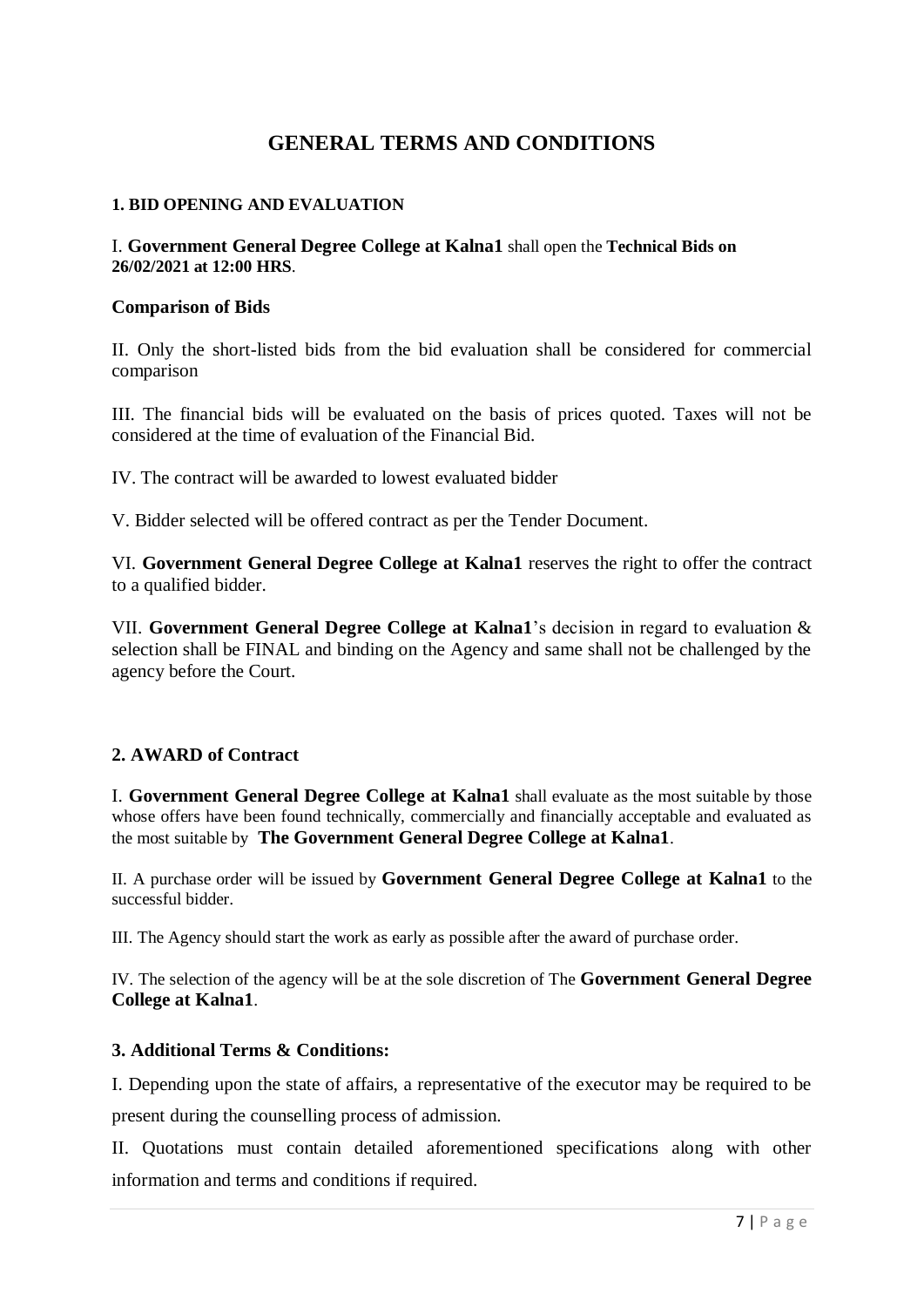III. Quotation must be submitted in original separately clearly mentioning all levies, taxes, installation etc. along with any other costs thereon; failing which tender is summarily rejected. All other legal documents must be furnished along with quotations such as Experience Certificate, PAN/TAN, Trade Licence, One Cancelled Cheque, GST Reg. No. etc.

IV. No advance money will be provided for execution of the process. Full payment will be made either by cheque or online through Kalna Treasury only after successful completion of the work.

V. The Bidders may also provide list of other pertinent services including pricing.

VI. Prices may be negotiated after technical evaluation.

VII. College authority might ask for a demonstration from short listed agencies.

VIII. **This type of job is purely confidential. No data or information relating to the college admission can be provided and/or circulated to others without taking prior permission from the college authority even after the accomplishment of the job.**

As this is purely a Government college, violation of any condition or ceasing of the work at any stage of the admission process may lead to take disciplinary action against the executor. The vendor will have to provide all data and information to the undersigned during the admission process and/or after the admission process and/or as when required (including Portal Log-in ID and Password, etc.).

The college authority will consider the quotations of those reputed agency/body/consultancy firms who are capable of doing this type of service. Kindly attach a relevant earlier work done certificate along with the quotation. Quotations/estimations must contain detailed specifications of the service along with other information and terms and conditions, if required. Quotation/estimations must be submitted in original clearly mentioning all levies, taxes, etc. along with any other cost thereon; failing which tender will be summarily rejected. All other legal documents must be furnished along with quotations. No prescribed form relating to this quotation is available in the college. Self-made format is acceptable.

**Last date for submission of quotation will be 25.02.2021 up to 12.00 Hrs and quotation will be opened on the next date at 13.00 Hrs.** In case the date of issue/receipt of opening of quotation/estimation is declared as holiday for unexpected reasons the quotation will issued/received/opened on the next working date at the same time. The quotation documents are non-returnable. **Payment will be made through IFMS in Bank A/C by kalna Treasury**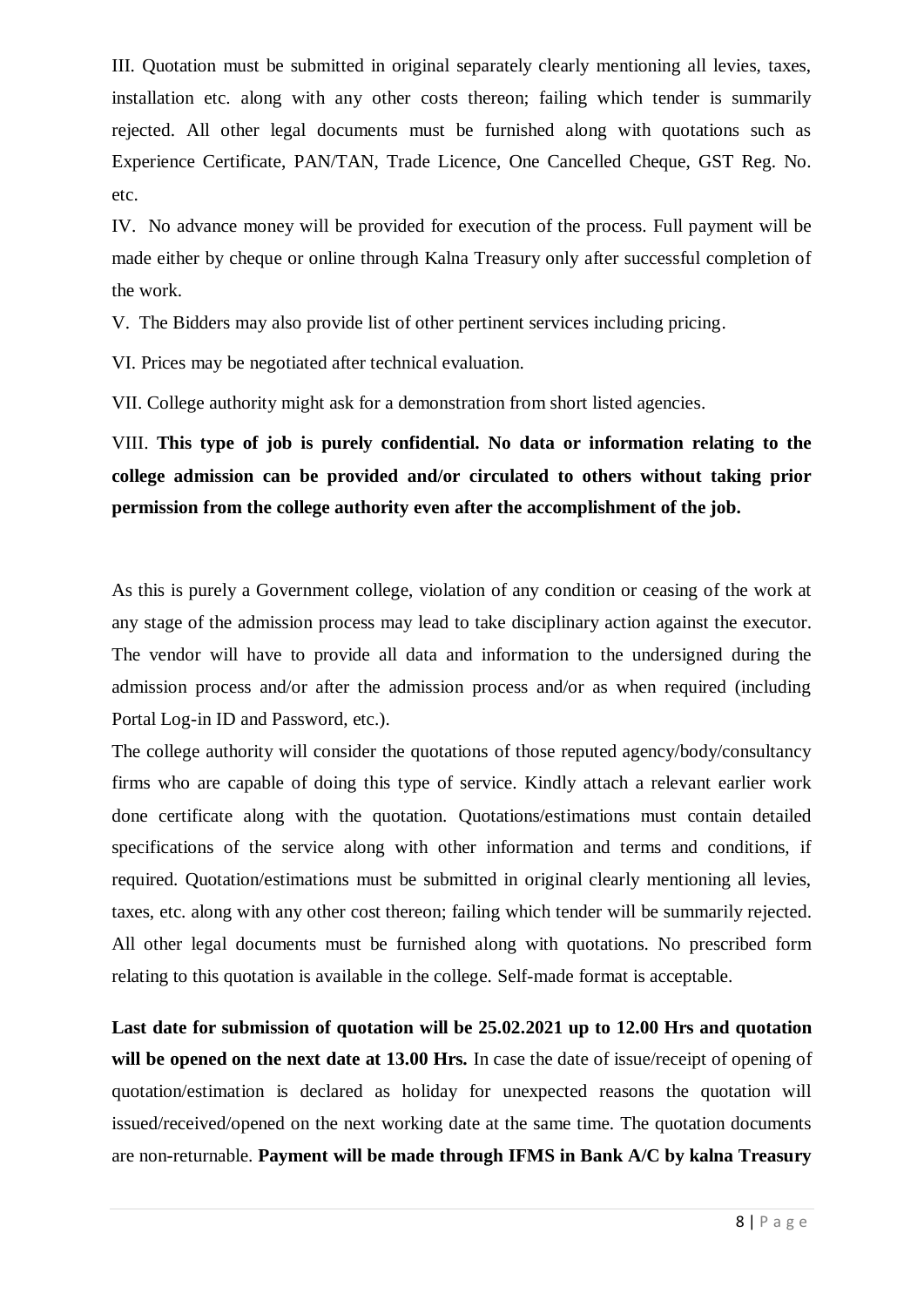**after successful completion of the above mentioned work and subject to availability of funds. Speedy completion of work is a compulsory criteria**.

**The Principal / Officer – in – charge, Government General Degree College at Kalna 1,** reserves the right to accept/reject any or all the quotation without assigning any reason thereof.

## **JURISDICTION**

This tender and or the contract or work order issued under this tender shall be governed by Laws of India and shall be exclusive jurisdiction of court at Purba-Bardhaman, West Bengal.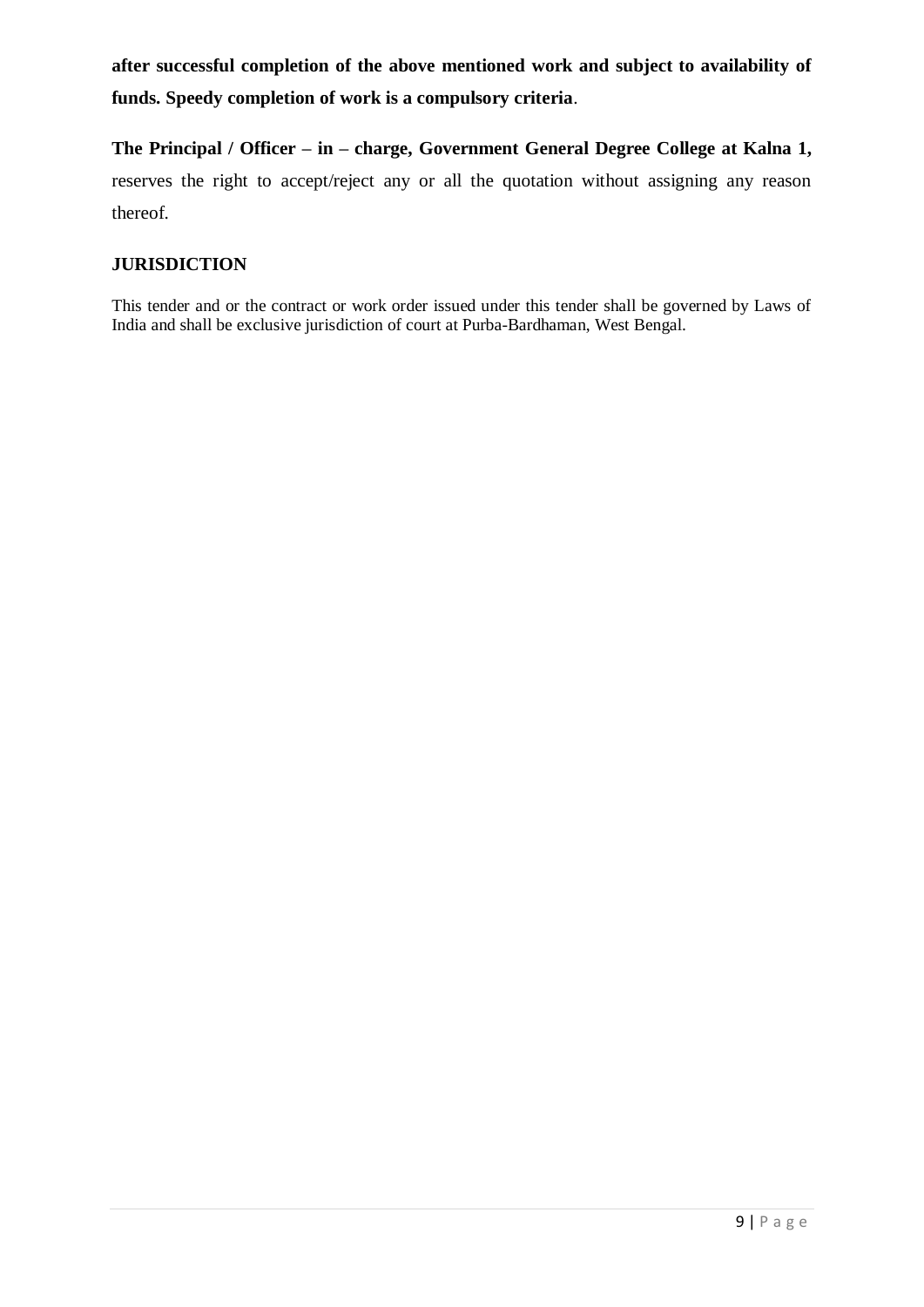# **Detail of Requirements**

| Sl No. |                                                                                                                                                                                                                                                                                                                                        |  |  |  |  |
|--------|----------------------------------------------------------------------------------------------------------------------------------------------------------------------------------------------------------------------------------------------------------------------------------------------------------------------------------------|--|--|--|--|
| 1.     | <b>Requirements for Under Graduate Online Admission Process</b>                                                                                                                                                                                                                                                                        |  |  |  |  |
|        | a. Online Application forms with various data and checks as decided by the<br>college                                                                                                                                                                                                                                                  |  |  |  |  |
|        | <b>b.</b> The eligibility criteria will be as per the University Guideline/ College<br>Criteria                                                                                                                                                                                                                                        |  |  |  |  |
|        | c. One student may register once and apply for multiple courses depending<br>upon the eligibility criteria                                                                                                                                                                                                                             |  |  |  |  |
|        | d. It should be CBCS compliant                                                                                                                                                                                                                                                                                                         |  |  |  |  |
|        | e. Online Payment option (card/online transfer/others) and instant update of<br>payment                                                                                                                                                                                                                                                |  |  |  |  |
|        | <b>f.</b> There should be option for modifying / altering the data till the last date of<br>payment                                                                                                                                                                                                                                    |  |  |  |  |
|        | g. Publication of Provisional Merit List for Honours for different subjects and<br>Category (Gen/SC/ST/OBC-A/OBC-B/DA), after matching Application form<br>with Bank payment. (Merit Lists depending upon the availability of seats.)<br>The date, time and duration of all merit lists will be decided by the college<br>authorities. |  |  |  |  |
|        | h. Real Time Reports like Admission Status (vacancies) for each course<br>including clear division of Unreserved, Caste categories, PH etc. using Admin<br>Panel. Real time reports during application and payments should also be<br>provided.                                                                                        |  |  |  |  |
|        | i. Preparation of Final List of Admitted Students and Office Data Base for<br>Students Section providing information of admitted students.                                                                                                                                                                                             |  |  |  |  |
|        | j. The Application, Admission process may be reopened multiple times<br>depending upon the vacancies/ University/ Govt notifications                                                                                                                                                                                                   |  |  |  |  |
| 2      | <b>Annual Official College website maintenance.</b>                                                                                                                                                                                                                                                                                    |  |  |  |  |
|        | a. Renewal of domain name and 5GB Hosting space with adequate bandwidth<br>and facilities of 20 institutional email IDs.                                                                                                                                                                                                               |  |  |  |  |
|        | <b>b.</b> The company/firm will handle all the problems related to the proper<br>functioning of the Website on internet.                                                                                                                                                                                                               |  |  |  |  |
|        | c. Data and information on the pages (Home/main and sub-pages) will be<br>edited as per the need of the college (without changing the template of that<br>page). Colour of any element could be changed if the college desire to.                                                                                                      |  |  |  |  |
|        | <b>d.</b> There must be a Contact Us form by which the visitors can enquire and the<br>date should be routed to the designated college email id                                                                                                                                                                                        |  |  |  |  |
|        | <b>e.</b> The website should provide the mandatory forms as required by NAAC<br>(like Grievance Redressal, Anti-Ragging, Anti-Sexual Harassment etc)                                                                                                                                                                                   |  |  |  |  |
|        | $10$   P a g e                                                                                                                                                                                                                                                                                                                         |  |  |  |  |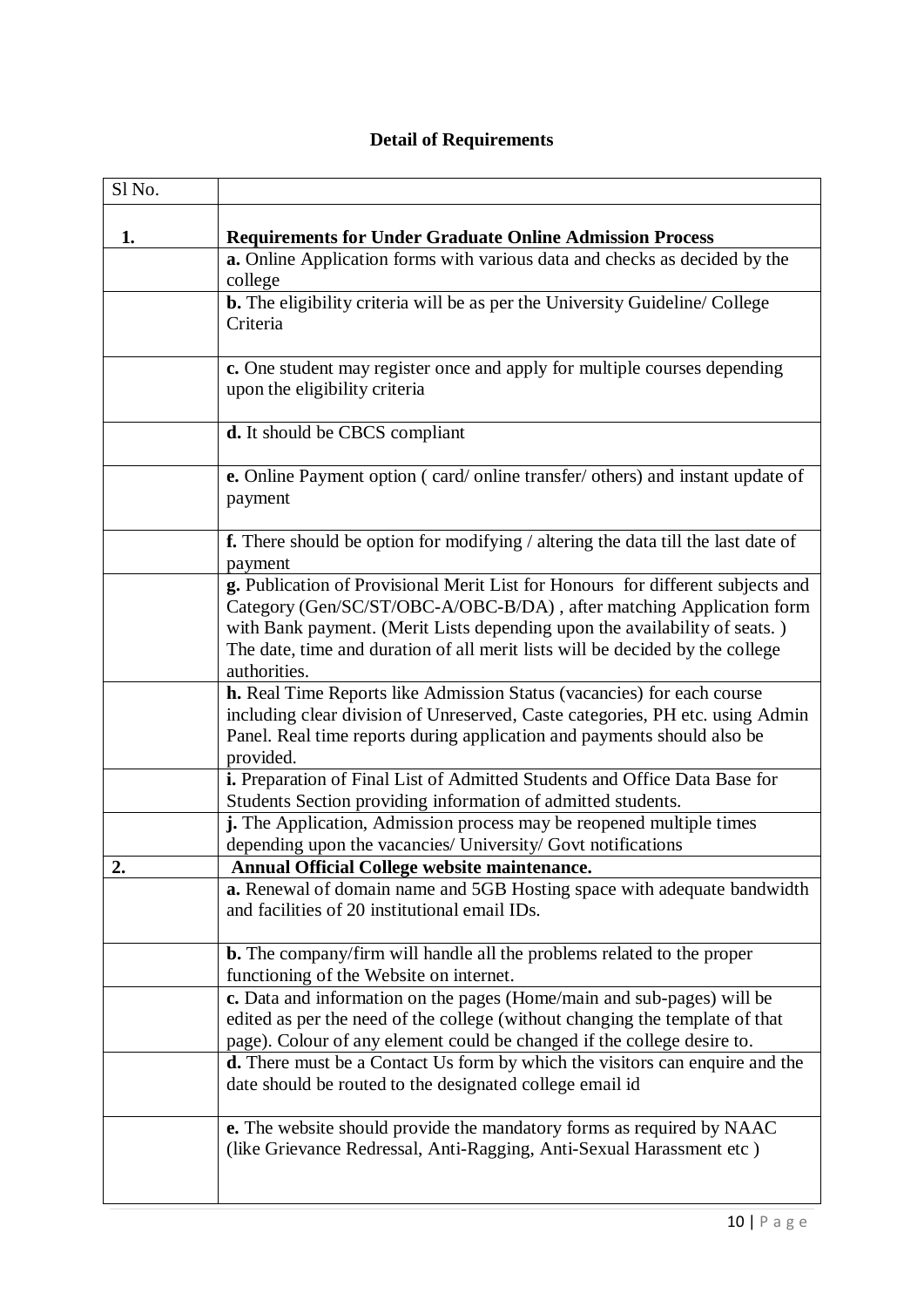| f. There should be options for updating the Departmental Profile pages and                                                                                                                                                                        |  |
|---------------------------------------------------------------------------------------------------------------------------------------------------------------------------------------------------------------------------------------------------|--|
| faculty profile pages with secured access Control at each level                                                                                                                                                                                   |  |
| g. Other Custom Requirements                                                                                                                                                                                                                      |  |
| <b>f.</b> College authority must have access to administer in website as and when<br>required.                                                                                                                                                    |  |
| <b>i.</b> There should be different (online) <b>feedback forms</b> for students, Faculty<br>Members (Peer level), Principal, Guardians, Alumni, Employers etc.                                                                                    |  |
| <b>j.</b> Secured access control is required for students, Faculty Members, Principal,<br>Guardians                                                                                                                                               |  |
| k. Adequate options should be provided so that the student can provide<br>feedback to institution, library, infrastructure, faculty members etc. Options<br>should be there to restrict the students to the departmental faculty members<br>only. |  |
| <b>l.</b> There should be an admin panel to view the feedback and download the data<br>in excel or any readable format on real time basis                                                                                                         |  |
| <b>m.</b> All the question formats will be provided by the College                                                                                                                                                                                |  |
| <b>n.</b> There should be a separate form as Students Survey Form as per NAAC<br>guideline                                                                                                                                                        |  |